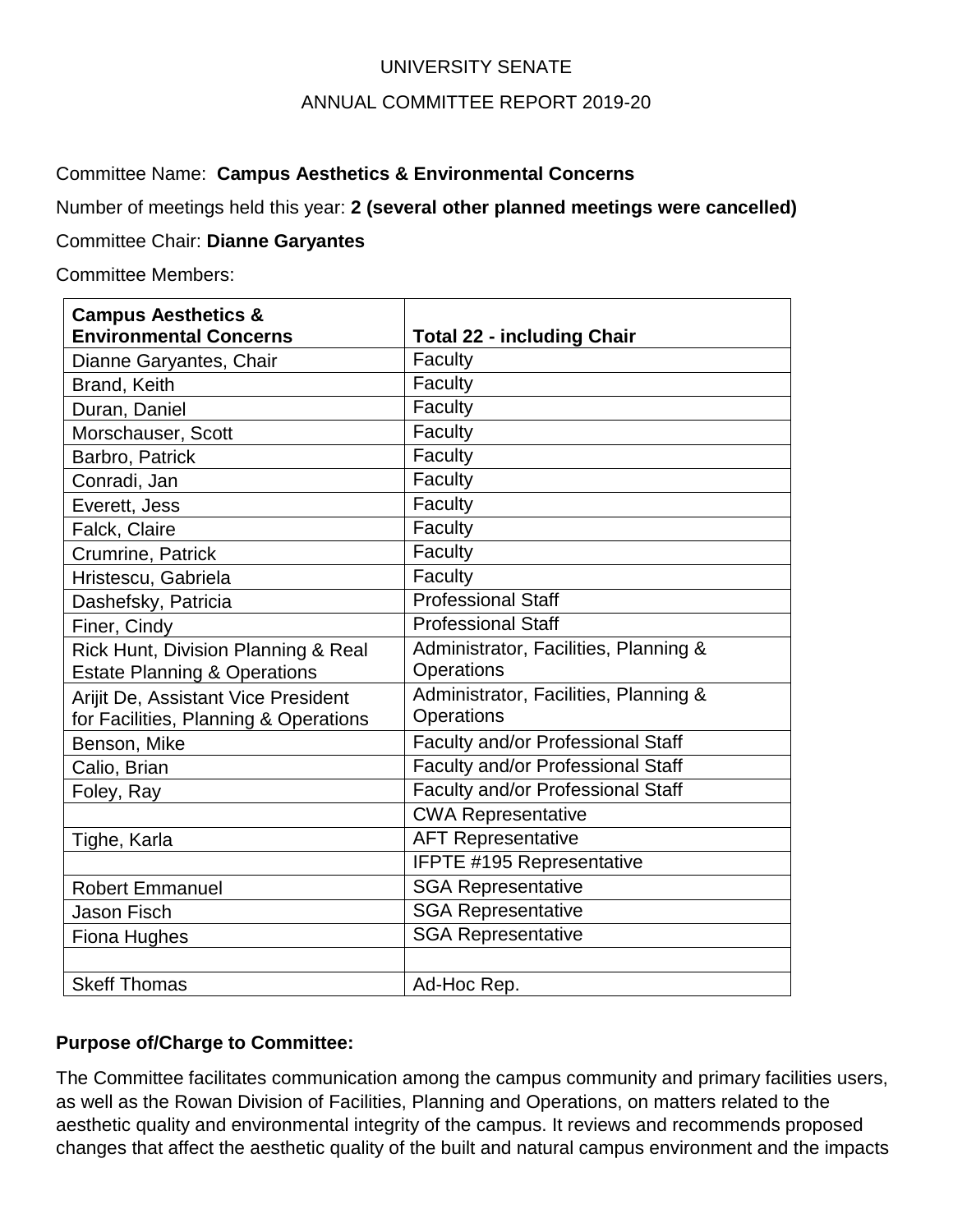these changes may have; reviews existing aesthetic qualities and environmental impacts and recommends needed changes; and addresses campus environmental and safety concerns that affect the health and well-being of the university community and the natural environment.

# **Summary of Activities this Year:**

- I. The committee's first meeting of the year was held on Nov. 15, 2019, where we discussed several ongoing and new subjects relevant for the committee's work. Ongoing issues included:
	- Lighting issues on Glassboro Campus,
	- Art with new School of Earth and Environment, Hawthorne and a new SGA art project highlighting diversity on campus,
	- Placement of the RCA logo on stained glass at Campbell Library (the committee would weigh in on the design of the frame),
	- Proposals for new CHSS building and Agora Project, and
	- Traffic and pedestrian safety on campus.

New business included:

- An SGA proposal on the use of scooters by students to get around the Glassboro campus,
- Sustainability on campus, including progress of the news Sustainability Committee on campus.
	- $\circ$  Idea was discussed to make sustainability the fifth pillar of the university's mission in South Jersey.
	- o Another idea was adding signage near stream and environmental interesting areas and ID'ing trees on campus.
- II. The committee scheduled 3 dates for tours of the Glassboro campus during the fall semester (with a committee meeting scheduled before the tour), but each tour was cancelled because a member of the Facilities & Operations was not available for the tour. The last tour date was scheduled for Dec. 20. We decided to reschedule the tour for the spring semester, possibly in May when the weather would be nicer.

III. The next meeting took place on March 6, where we discussed the following:

- Proposed bench outside of the engineering building (the committee unanimously approved the bench)
- Agora project
- Discovery Hall
- South Jersey Tech Park
- West Campus fields

We also created subcommittee for the committee because some of the concerns of the committee, and the expertise of the members, are specialized. Three subcommittee were formed:

- Art and Aesthetics
- Environmental Concerns
- Safety Concerns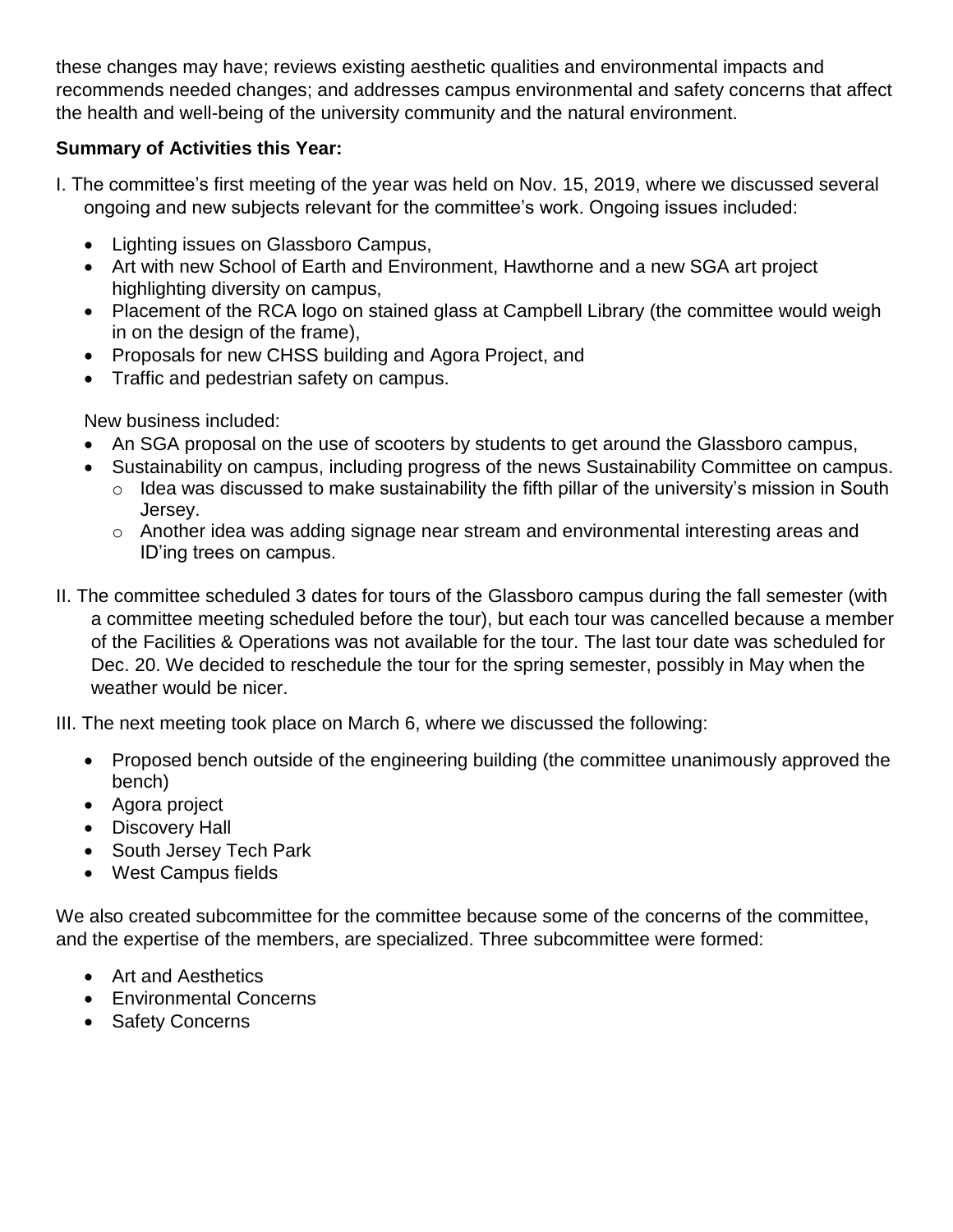The list of the members of the subcommittees follows:

| <b>Mike Benson</b>      | Art & Aesthetics              |
|-------------------------|-------------------------------|
| Patricia Dashefsky      | Art & Aesthetics              |
| <b>Keith Brand</b>      | <b>Art &amp; Aesthetics</b>   |
| Jan Conradi             | Art & Aesthetics              |
| Arijit De               | Art & Aesthetics              |
|                         |                               |
| <b>Patrick Crumrine</b> | <b>Environmental Concerns</b> |
| Dan Duran               | <b>Environmental Concerns</b> |
| <b>Jess Everett</b>     | <b>Environmental Concerns</b> |
| Pat Barbro              | <b>Environmental Concerns</b> |
| <b>Brian Calio</b>      | <b>Environmental Concerns</b> |
| Gabriela Hristesa       | <b>Environmental Concerns</b> |
| <b>Skeff Thomas</b>     | <b>Environmental Concerns</b> |
| <b>Rick Hunt</b>        | <b>Environmental Concerns</b> |
|                         |                               |
| Karla Tighe             | <b>Safety Concerns</b>        |
| Ray Foley               | <b>Safety Concerns</b>        |
| <b>Dianne Garyantes</b> | <b>Safety Concerns</b>        |
| <b>Cindy Finer</b>      | <b>Safety Concerns</b>        |

- IV. A fourth meeting was scheduled for April 17 and we were planning a Glassboro campus tour for May, but the closing of the campus due to the coronavirus forced us to cancel the meetings.
- V. In addition, the committee chair attended bi-monthly meetings with Joe Campbell, Divisional Vice President of Facilities Planning & Operations, Senate President Bill Friend, and Committee Member Skeff Thomas. The meetings provided updates of ongoing and planned construction projects on campus.

# **SUGGESTIONS & RECOMMENDATIONS**

# **Suggestions:**

- To continue to provide input into aesthetic, environmental, and safety matters on all of Rowan's campuses.
- To continue the use of subcommittees for this committee. Some of the areas the committee addresses, according to its mission statement, are distinct. For example, concerns over traffic